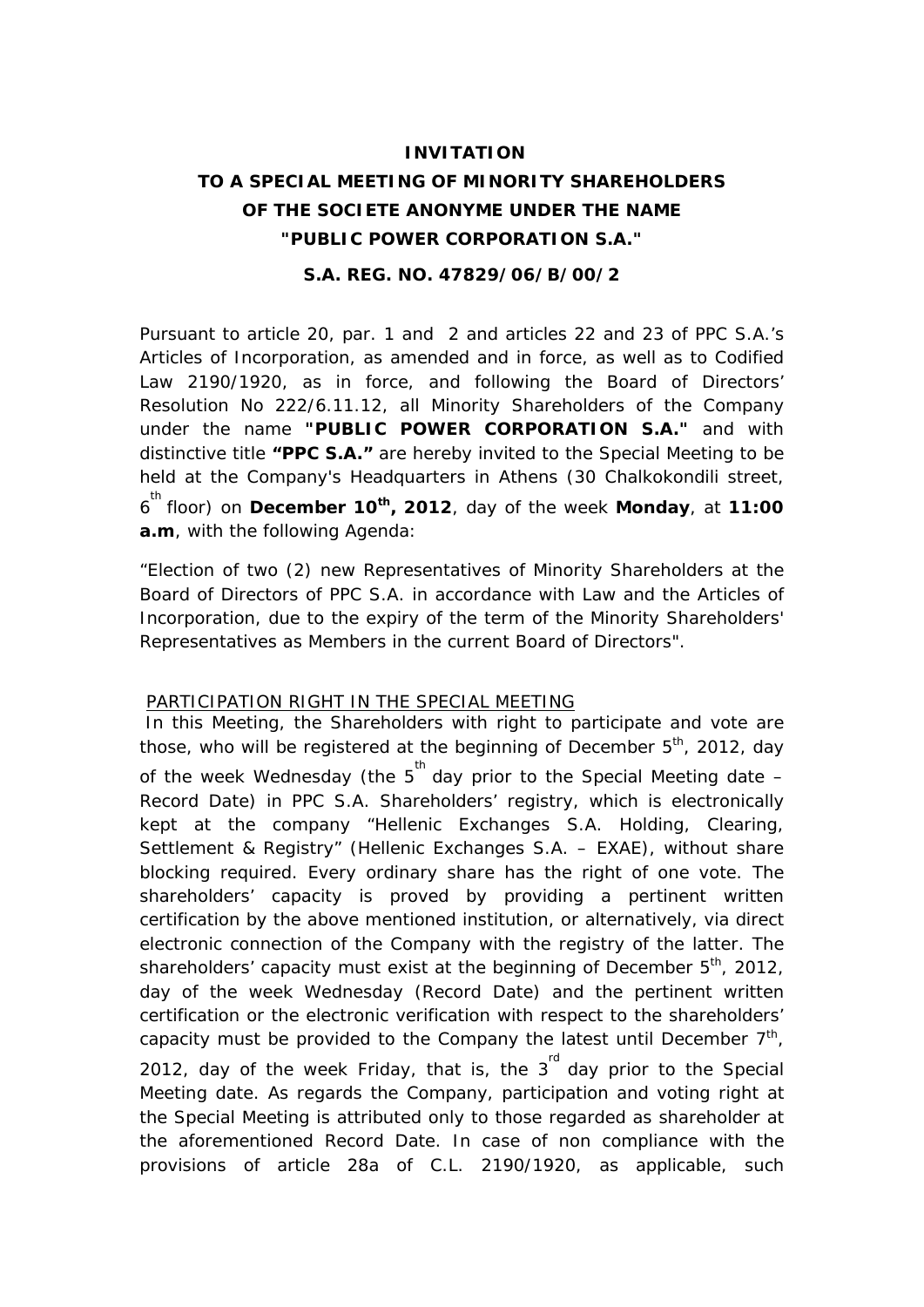shareholder may participate in the Special Meeting only following its permission.

## PROCEDURE FOR THE EXERCISE OF VOTING RIGHT BY PROXY

The Shareholders who wish to participate in the Special Meeting by proxy/ies representative/es, must send the pertinent proxy holder authorization form (Power of Attorney), which is available on the Company's website [www.dei.gr](http://www.dei.gr/), to the Company's Corporate Announcements and Shareholders Services Unit (30, Chalkokondili Street, Athens 104 32, 5th floor, office 512), not later than December  $7<sup>th</sup>$ , 2012, day of the week Friday, that is the  $3<sup>rd</sup>$  day prior to the date of the Special Meeting.

Each shareholder may appoint up to three (3) proxy holders/representatives. However, if a shareholder holds shares of the company appeared in more than one securities account, the above limitation shall not prevent such shareholder from appointing separate proxy holders/representatives for the companies appearing in each securities account, as regards the Special Meeting.

A proxy holder/representative acting on behalf of several shareholders may cast votes differently for each shareholder. The proxy holder/representative is obliged to disclose to the Company, before the commencement of the Special Meeting, any fact which might be useful to the shareholders in assessing whether the proxy holder/representative might pursue interests other than the interest of the represented shareholder. A conflict of interest within this context may in particular arise in the event that the proxy holder/representative:

a) is a controlling shareholder of the Company, or is another entity controlled by such shareholder;

b) is a member of the Board of Directors or the management of the Company, or of a controlling shareholder or an entity controlled by such shareholder;

c) is an employee or an auditor of the Company, or of a controlling shareholder or an entity controlled by such shareholder;

d) is a spouse or relative of 1st degree with a natural person referred to in points a) to c).

The appointment and the revocation of appointment of a shareholder's proxy holder/representative shall be made in writing and shall be notified to the Company at least three (3) days prior to the date of the Meeting.

The shareholders are requested to ensure the successful dispatch of the proxy holder authorization form [power of attorney] and receipt thereof